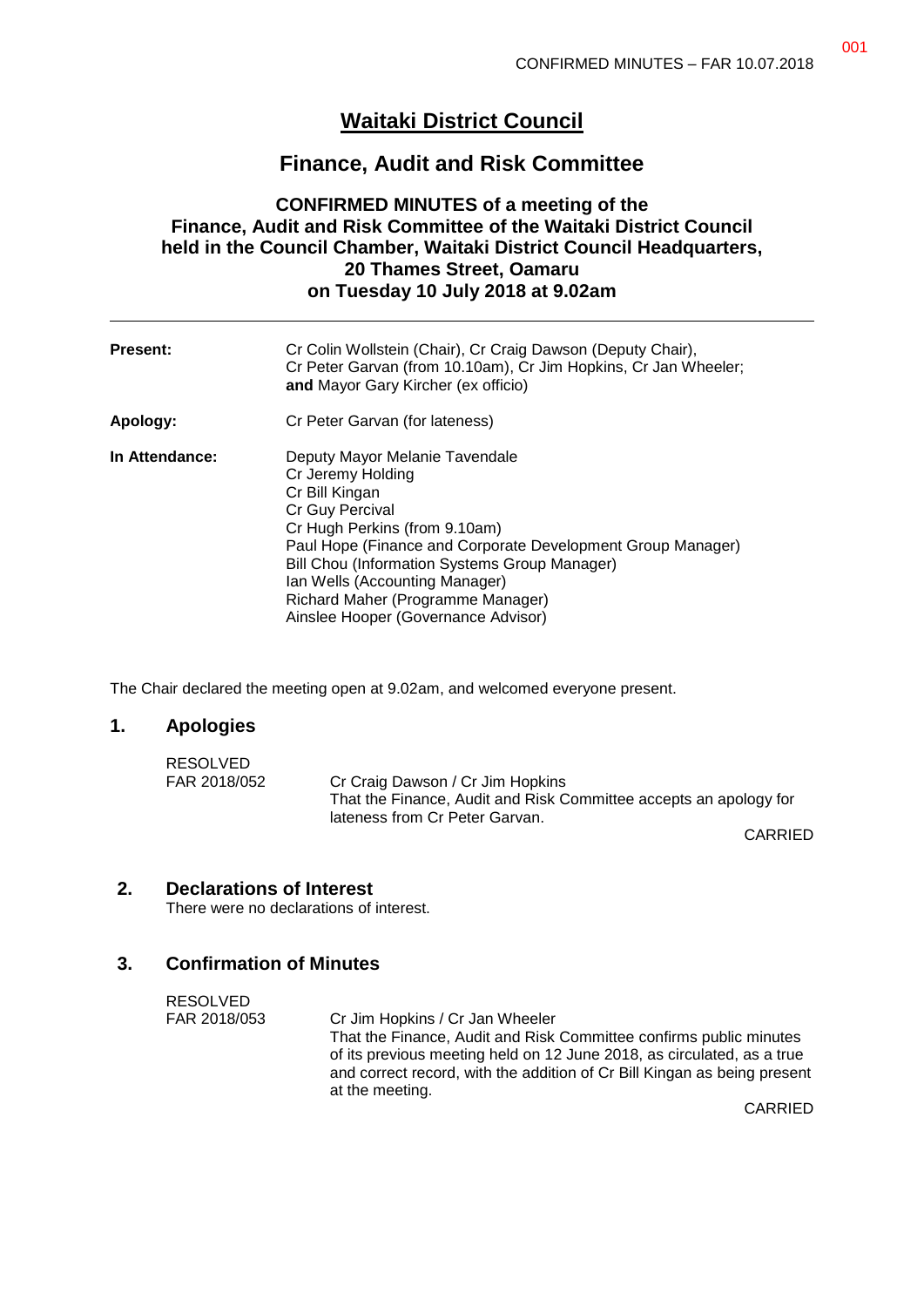### **4. Treasury Strategy, First Quarter, 2018-19 Financial Year**

The report, as circulated, provided information on Council's proposed Treasury Strategy for the first quarter of the 2018-19 financial year.

There was general discussion about the following items:

- The Observatory Hill and North Otago Irrigation Company loan draw-downs have decreased available cash reserves
- The Investment Strategy and whether it was time to review it it was noted that this work had been requested previously, and a report would be coming to the Committee at a future meeting
- Using alternative banks as an investment option (eg Kiwibank) Council has previously delegated authority to officers to invest up to \$1m in an alternate set of four banks and Kiwibank is one of those. However, cash reserves are not high enough (given the loan draw-downs by Observatory Hill and NOIC) to activate that option.
- The orange-coloured bars in the "Term deposits" graph on page 11 of the agenda report indicate that funds have not yet been allocated, which was a matter of timing.

With regard to the report's statement (page 10, third last bulletpoint from the bottom of the page) that "Deposits over \$1,000,000, or for over one year, will only be considered if rates far exceed the target ranges …", it was suggested that having a figure to clarify what "far exceed" actually meant would be useful.

It was AGREED that officer recommendations on that would be included in the future report coming to the Committee on other finance-related matters (eg the Investment Strategy, as noted above).

#### **ACTION: Group Manager Paul Hope and Accounting Manager Ian Wells**

# RESOLVED<br>FAR 2018/054

Cr Jim Hopkins / Cr Jan Wheeler

The Finance, Audit and Risk Committee recommends: That Council adopts the proposed Treasury Strategy to cover the first quarter of the 2018-19 financial year, by:

- continuing the use of term deposit facilities for terms between 7 days and 12 months, and
- continuing to make minimal use of the call account,

but always dependent on consideration of short-term operational cash requirements and on achieving target interest rates.

CARRIED

# **5. Monthly Financial Report – 2018, Period 11 – May 2018**

The report, as circulated, reviewed results for the eleven months to 31 May 2018.

The following points were clarified and/or noted during the discussion on the report:

- This report now had a revised format aimed at reporting variances and providing accompany commentary, but that the commentary only covered the key variances, not all of them.
- The colour coding in Appendix (a) Year To Date (YTD) Financial Reports at May 2018 was that GREEN meant a positive event, and ORANGE was potentially an adverse event.
- A comment was made that the reference under the "Implementation of the Preferred Option" section of the report (paragraph 1) – to the "purchase of 24 Thames Street" was the first time Council had been informed that this action had been completed.
- With regard to Waters Issues in Appendix (b) under Assets Group, activity in this budget line was doing much better. However, because capital projects are funded quarterly, the project would show a growing gap for two months before showing full funding on the third month. In the next report (for period 12), all budgets for everything will be at zero. Timing was the key driver behind the gaps between the quarterly project funding.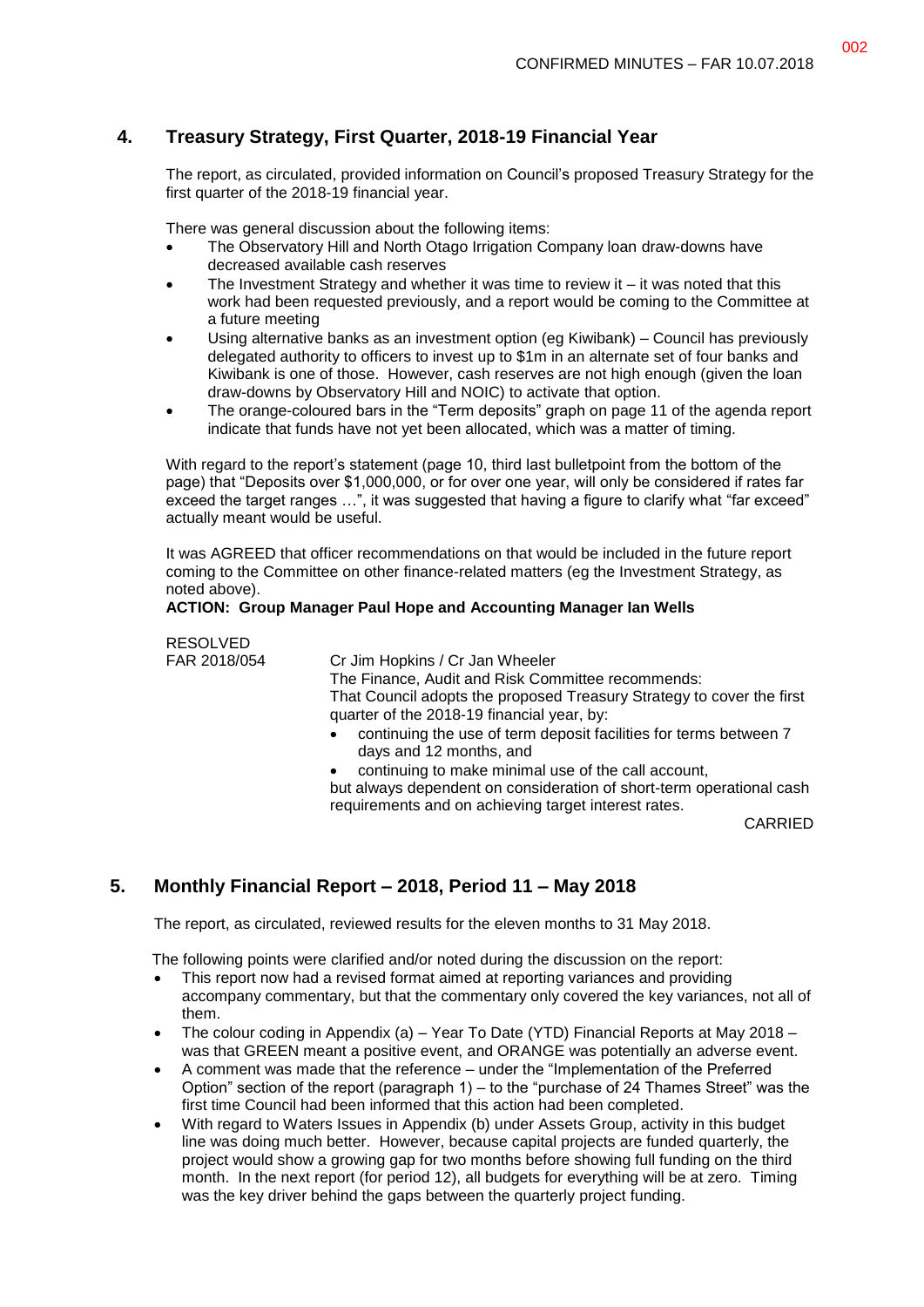A carry-forward report is expected to be included in the agenda for the next Finance, Audit and Risk Committee Meeting scheduled for 14 August 2018. There will be an opportunity then for the Committee to discuss and agree whether some items (eg the RSA budget) should be carried forward or transferred.

RESOLVED FAR 2018/055 Mayor Gary Kircher / Cr Craig Dawson That the Finance, Audit and Risk Committee receives and notes the information.

CARRIED

*Mayor Gary Kircher left the meeting at 9.26am.*

#### **6. Information Services Group Activity Report for the period 1 June to 30 June 2018**

The memorandum, as circulated, provided an update to the Finance, Audit and Risk Committee on Information Services Group activities during the reporting period.

The following points were highlighted / clarified during discussion on the report:

- The upgrade to Authority 6.11 was expected to occur around end September / mid-October.
- Additional staff being recruited now were expected to create opportunities for more progress to be made in the risk management area in the next reporting period.
- A very good result had been achieved with the Phishing training exercise.
- Digital Assets Management System referred to a cloud-based business software programme that could store high quality images and videos, glossy marketing materials etc. It would also enable Tourism Waitaki and Council to work together to develop and maintain such materials.
- With regard to the reference in Appendix Two to the Web Presence and Community App, a suggestion was made that Councillors may want to have a voice in that function. In response, Programme Manager Richard Maher noted that the App was at this stage just an idea rather than a definitive project. Group Manager Bill Chou added that the aim of considering having such an App would be about providing the best service to ratepayers.

#### *Mayor Gary Kircher returned to the meeting at 9.41am.*

The Chair noted that risk was an important component of the Committee's role, and that the report did not contain much information about how risk management activities were progressing. In response, Group Manager Bill Chou advised that two of the five risk objectives had been reported previously as completed, and the aim was to complete the full five by the end of the current financial year. Every effort would be made to achieve that outcome earlier, but there were a lot of IT-related projects underway and the department was also carrying staffing shortages which were contributing to the level of progress able to be achieved.

In response to a question about when the results of the impact of Skype for Business may be available, Mr Chou advised that every IT project had a benefit realisation component. That included looking at what was expected and what was actually achieved, and monitoring results and progress for other departments.

RESOLVED

FAR 2018/056 Cr Craig Dawson / Cr Jim Hopkins That the Finance, Audit and Risk Committee receives and notes the information.

CARRIED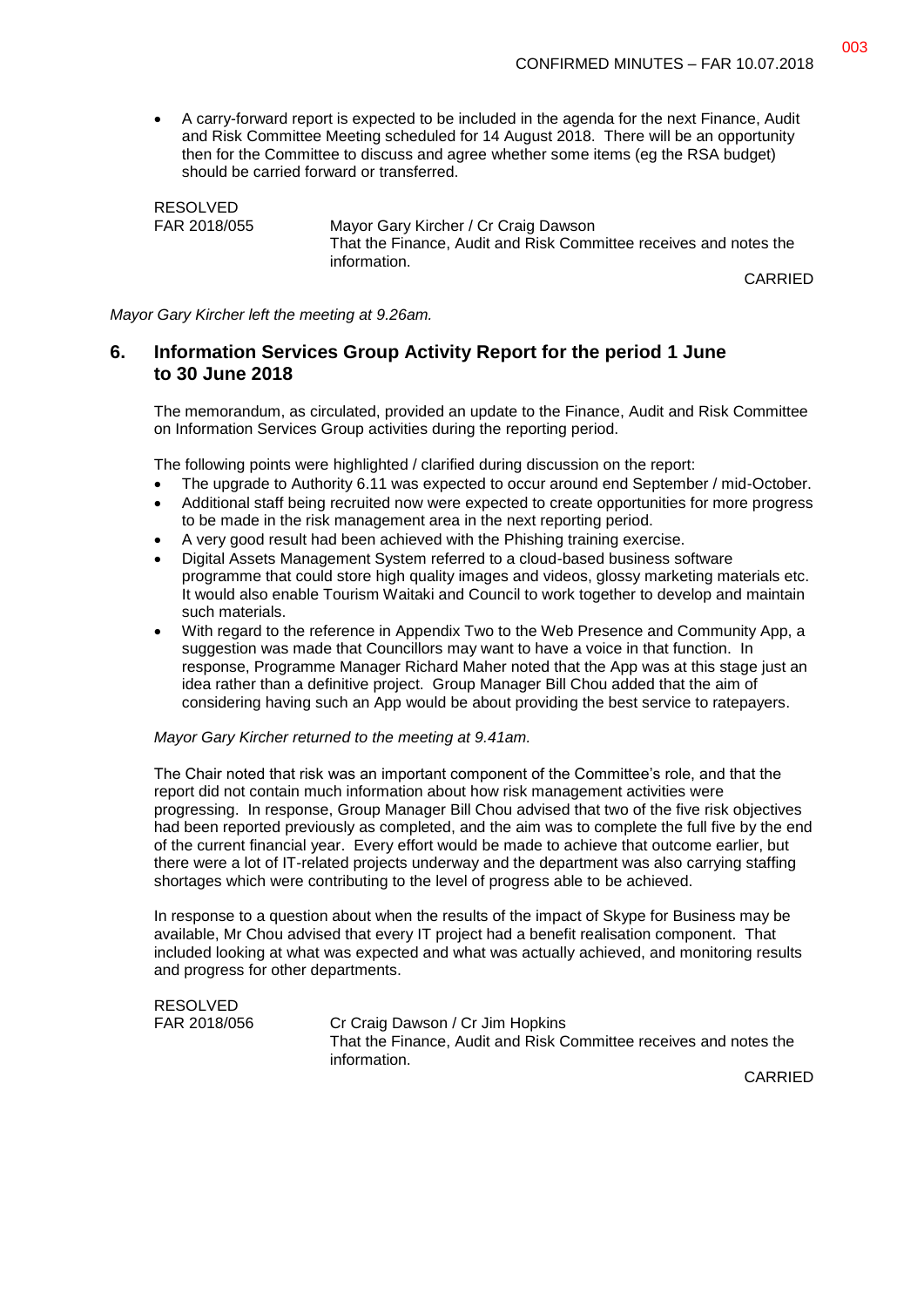# **7. Finance and Corporate Development Group Activity Report for the period 1 June to 30 June 2018**

The memorandum, as circulated, provided an update to the Finance, Audit and Risk Committee on various finance, business development, policy, and health and safety matters during the reporting period.

The following points were highlighted / clarified during discussion on the report:

- Several Committee members said they appreciated the report's explanation about this being the most critical time of the year for the Rates team. Group Manager Paul Hope added that rates were required to be as close as possible to the beginning of July. Concern was expressed by the Chair that staff were working outside of normal working hours to achieve this. Mr Hope explained that the team had found it was easier to do it that way, as there was less demand on the Authority system after hours and the work required happened a lot faster as a result.
- Asked about the potential effect on the Committee of the Policy and Strategy Manager's attendance at the debrief of the LTP process, Mr Hope advised that it would not impact the Committee as such, but rather would be important for him to find out about how engagement with the community had occurred on a national basis (especially given the emphasis on it now by the current government), how valuable the Audit participation had been, and what areas had worked well and what had not for continuous improvement purposes.
- Mr Hope advised that the Finance and Corporate Development Group was now contemplating life post-LTP. The Policy and Strategy Manager had already identified other workstreams to concentrate on (eg bylaws etc), but any ideas from the Committee about their suggestions for discretionary work would be welcome. He noted the suggestions already received – Cr Hopkins had asked for a review of the investment strategy, and more advance and progress had been requested on the risk side. He advised that there would be an opportunity for a more structured discussion at the next Committee meeting about what members would like to see reported and advanced in policy and risk frameworks.

RESOLVED

FAR 2018/057 Cr Jim Hopkins / Cr Jan Wheeler That the Finance, Audit and Risk Committee receives and notes the information.

CARRIED

The Chair advised his intention to move the meeting into public excluded. The media representative left the meeting.

# **8. Resolution to Exclude the Public**

RESOLVED

FAR 2018/058 Cr Jim Hopkins / Cr Craig Dawson

That the public be excluded from the following part of the proceedings of this meeting, namely:

- Confirmation of Public Excluded Meeting Minutes 12 June 2018 PE
- Debtors' Report 2018, Period 12 Fourth Quarter PE

The general subject of each matter to be considered while the public is excluded; the reasons for passing this resolution in relation to each matter, and the specific grounds under Section 48(1) of the Local Government Official Information and Meetings Act 1987 for the passing of this resolution are as follows: